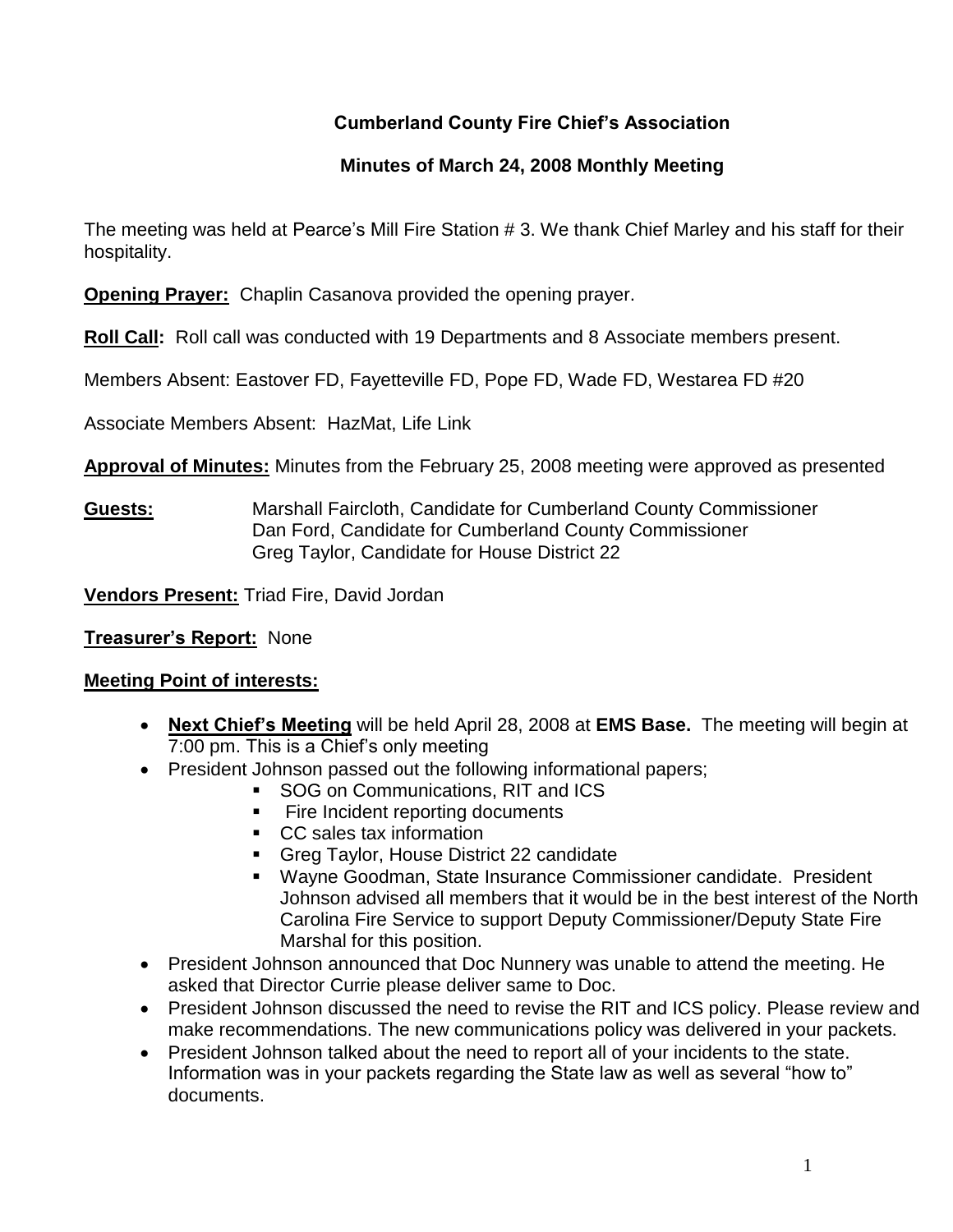- President Johnson announced that the Road Runner Service had been paid.
- President Johnson reported that the laptop for the Association had been purchased and would be utilized for the association's record keeping by the Association Secretary.
- Kenny Currie provided President Johnson with a sudden death information sheet that can be utilized to answer some important questions regarding the Fire Services involvement at a funeral. Kenny will e-mail all departments a copy of the program.
- President Johnson has issued the local Forestry Service 4 radios from the SPFD to be used in conjunction with our 800 communications system.
- President Johnson discussed an upcoming audit regarding the Firefighters Grant that was received to purchase the radios. The auditors will be visiting several fire stations to ensure the radios are available for use. The audit is also requesting that \$27,000 dollars be returned due to the grant program not covering warranties. Our radios came with a 3 year warranty. President Johnson is working this issue and more information will be provided at a later time.
- President Johnson reminded everyone of the upcoming deadline to submit for the Firefighters Grant Program
- President Johnson discussed the Ethanol plant being built in Hoke County and its potential impact on the Cumberland County Fire Service. President Johnson recommended that we all consider this issue in our upcoming budgets.
- President Johnson asked that all departments update your personnel information and your base station radio information as soon as possible and return to Director Currie.
- President Johnson asked the three (3) Committee Chairperson's from the Standards, (Chief Hall 501) Communication (Chief Bullard 2301) and Mutual Aid Committee (Chief Hall 1201) and Director Curry to look at the benefits derived from automatic dispatch, whereas all stations are being dispatched at the same time, with the host station being dispatched first and immediately followed by all automatic aid stations. Adoption of this policy would not only speed up critical dispatch time & process but also benefit the host station with man-power. This system would give the host station & all automatic aid station responding credit for all responding members.

# **OLD BUSINESS:**

 The Communications policy was distributed to all departments in your packets. President Johnson asked that we all review the ICS and RIT policies and make recommendations to comply with the NIMS program

## **NEW BUSINESS:**

- President Johnson and Fire Commissioner Ed Melvin discussed the economic impact of the ¼ percent sales tax. It is the CC Commissioners intent to lower the property tax by 2 cents if the sales tax proposal is passed. Both parties recommended that we support this endeavor and take this information back to our perspective station members and urge their support as well. Our entire county will benefit from this windfall tax.
- President Johnson advised the Association that the Fayetteville FD will open Fire Station 15 located at 8434 Cliffdale Road on Friday April 4, 2008 at 10:00 am
- President Johnson announced that Kenny Currie has been appointed as the Emergency Services Director for Cumberland County.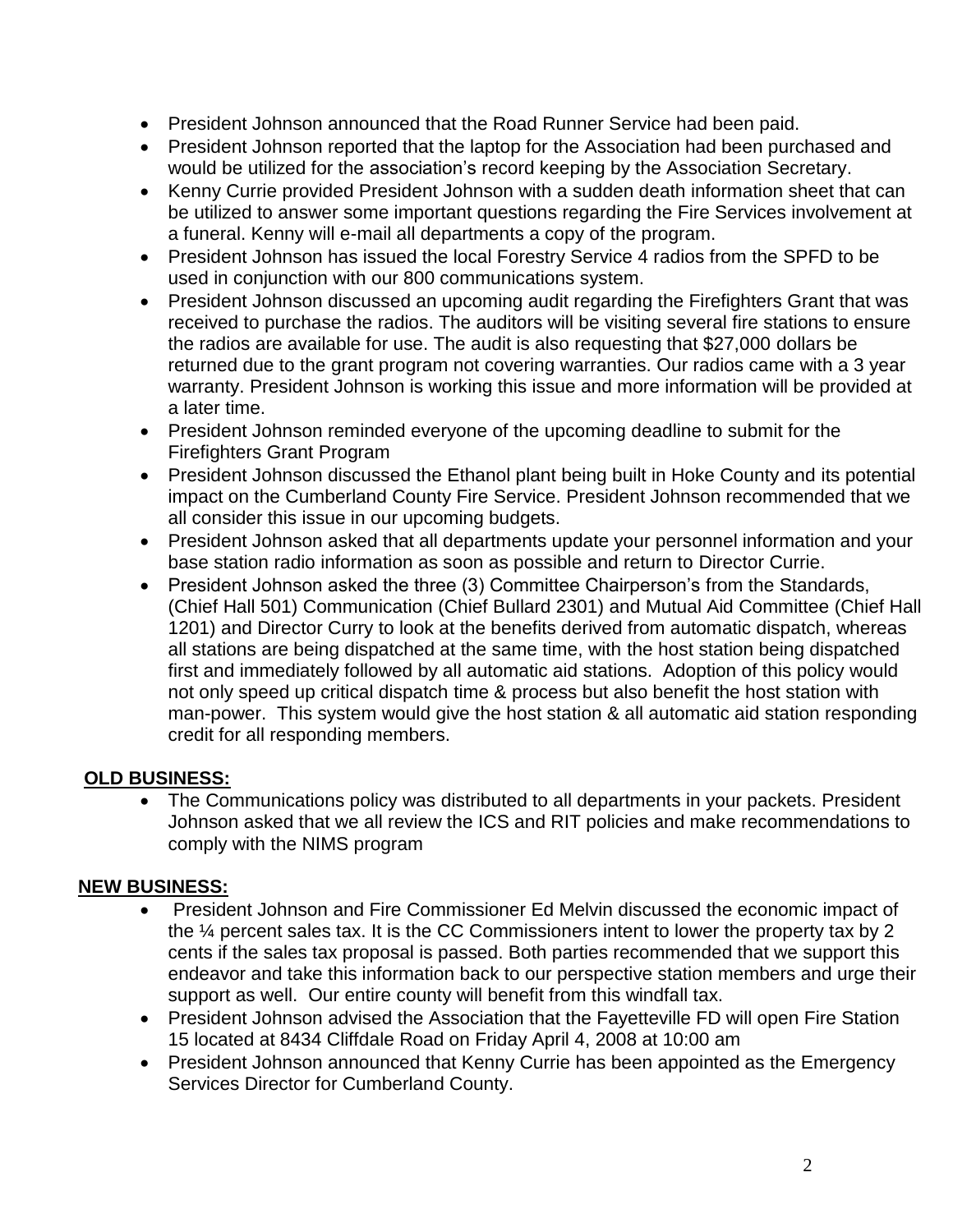## **COMMITTEE REPORTS:**

## **I D CARD COMMITTEE Lt**. Tara Johnson (Stoney Point) Chairperson

 **FYI.** Fire Chiefs are required to send a signed letter or memo with a firefighter requesting an ID Card. For any questions or an appointment contact 424-0694 or e-mail at [tara@stoneypointfire.com](mailto:tara@stoneypointfire.com)

### **FIRE PREVENTION/EDUCATION COMMITTEE**

• No report

### **COMMUNICATIONS COMMITTEE** Chief B. Bullard (Stedman) Chairperson

• No report

### **STANDARDS & POLICY COMMITTEE** Chief K. Hall (Cumberland Road) Chairperson

• No Report but the committee is working on the review and update of the Incident Command Procedure Policy. President Johnson asked all members to get involved in the process.

#### **TRAINING COMMITTEE** Chief P. Strahan (Westarea) Chairperson

• No report

**MEMORIAL COMMITTEE** Chief S. Blackburn (Ft. Bragg) Chairperson

No Report

#### **AUTOMATIC AID/MUTUAL AID COMMITTEE** Chief J. F. Hall (Bethany) Chairperson

 Chief Hall discussed the impact that automatic and mutual aid had on the fire recently experienced in the Westarea Fire District

#### **FINANCE COMMITTEE** Deputy Chief Freddy Johnson Jr. (Stoney Point) Chairperson

• No report

#### **RESCUE COMMITTEE** Deputy Chief Freddy Johnson Jr. (Stoney Point) Chairperson

• No report

## **EASTERN FIRE SCHOOL** Chief R. Marley (Pearces Mill) Chairperson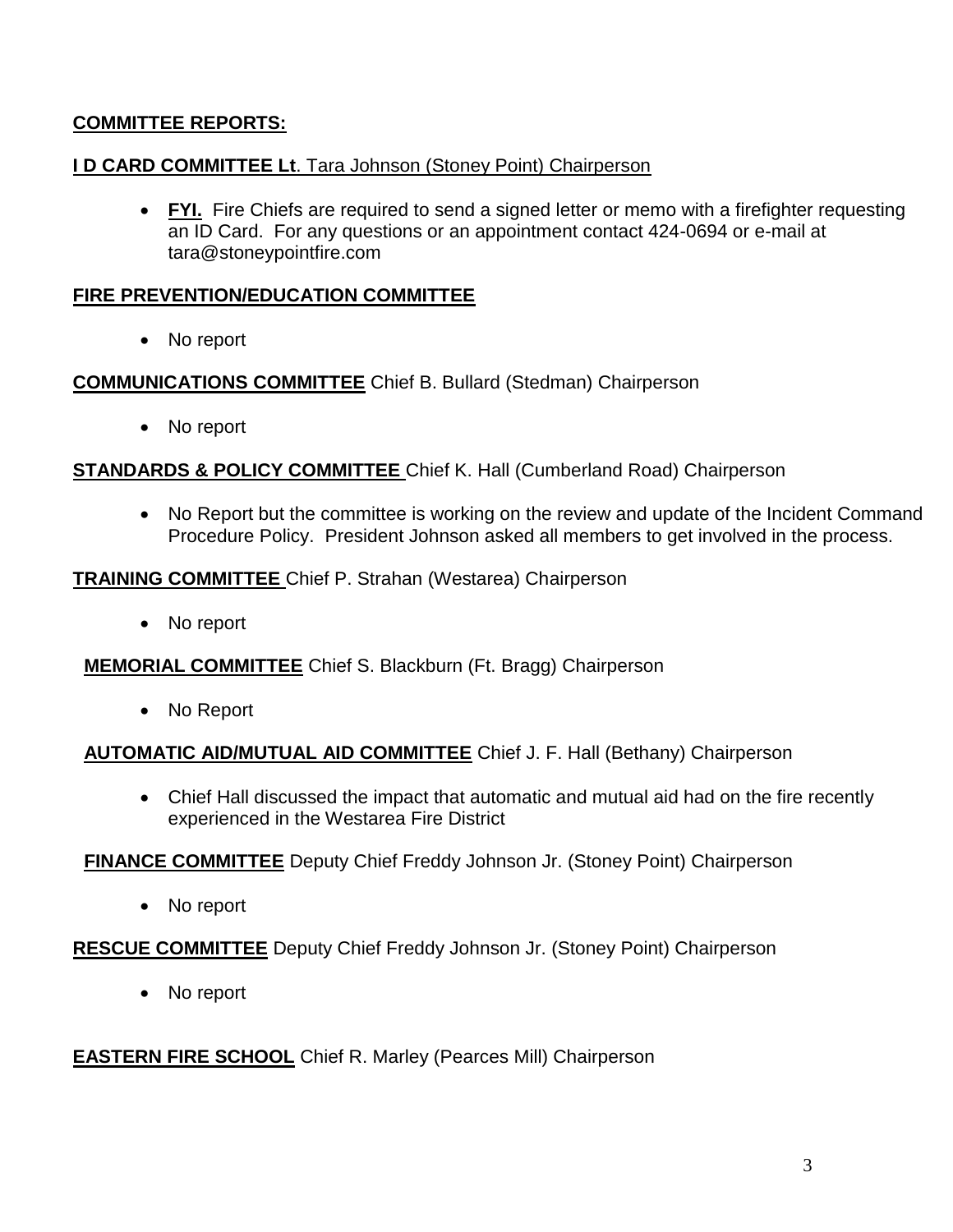Chief R. Marley informed the members that there would be a seminar in 2009. He will provide more information as it becomes available. Please review the list of classes enclosed in your packets and make suggestions on programs you would like to see and support

## **EMS DIRECTOR:** Colonel Wally W. Ainsworth

• Dr Reid advised the Association to please have firefighters adhere to rehab suggestions recommended by his staff during fire incidents.

## **ASSOCIATE MEMBERS REPORT**

## **EMERGENCY SERVICES DIRECTOR/ ECC-911** Kenny Currie, Director

- Director Currie advised the members that CAD system would be in the new budget. The new CAD system is expected to enhance our programs dramatically. The Fire and EMS software will require some assistance for funding. President Johnson requested that Director Currie provide him with the funding request so that he could petition the County Commissioners for the required funds.
- Director Currie advised the Association that fire channel 4 would be taken off line if no one had any objections. This channel is hardly used and picks up a lot of out of town traffic.
- Director Currie asked that each Chief send him the make and model number of their VHF base stations for the communications contract. Second request………

**HAZMAT** BC Hieu Sifford - POC telephone for HAZMAT is 433-1729.

• No report.

## **FORESTRY DISTRICT** Ranger J. Johnson

• The Forestry Service received their radios and will begin using them after a training program.

**FTCC** Ernest Ward

• No report

## **SHERIFF'S OFFICE** Sheriff Butler

 The department has received a new arson canine. This canine will be available to all departments as well as the regional area. Duane " Radar" Eaton introduced XPERT, a black lab to the Association.

## **HIGHWAY PATROL**

• No Report